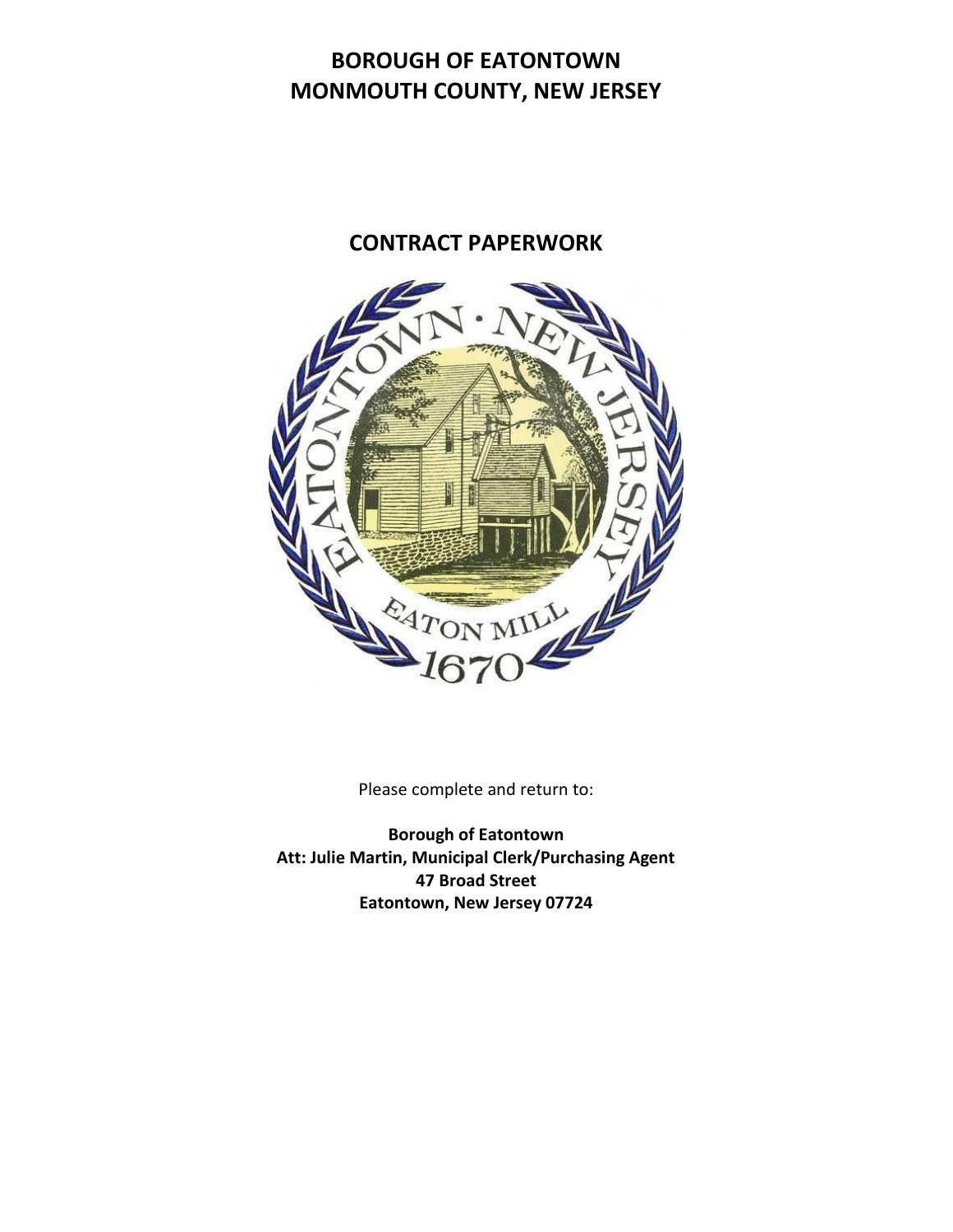#### **NEW JERSEY BUSINESS REGISTRATION**

REQUIREMENTS – Non-Construction

All New Jersey and out of state business organizations must obtain a Business Registration Certificate (BRC) from the Department of Treasury, Division of Revenue, prior to conducting business in the State of New Jersey. Proof of valid business registration with the Division of Revenue, Department of Treasury, State of New Jersey, must be submitted with this proposal. No contract will be awarded without proof of business registration with the Division of Revenue. The contract will contain provisions in compliance with N.J.S.A. 52:32-44, as amended, outlined below.

The contractor shall provide written notice to its subcontractors and suppliers of the responsibility to submit proof of business registration to the contractor. Before final payment of the contract is made by the contracting agency, the contractor shall submit an accurate list and proof of business registration of each subcontractor or supplier used in the fulfillment of the contract, or shall attest that no subcontractors were used.

For the term of the contract, the contractor and each of its affiliates and each subcontractor and each of its affiliates (N.J.S.A 52:32-44 (g) (3)) shall collect and remit to the Director, New Jersey Division of Taxation, the use tax due pursuant to the "Sales and Use Tax Act" (N.J.S.A. 54:32 B-1, et seq.) on all sales of tangible personal property delivered into this state.

A business organization that fails to provide a copy of a registration as required pursuant to section 1 of P.L. 2001, c.134 (N.J.S.A. 52:32-44 et seq.) or subsection e. or f. of section 92 of P.L. 1977, c.110 (N.J.S.A. 5:12-92), or that provides false business registration information under the requirements of either of those sections, shall be liable for a penalty of \$25.00 for each day of violation, not to exceed \$50,000.00 for each business registration copy not properly provided under a contract with a contracting agency.

Other forms, such as a Certificate of Authority to collect Sales and Use Taxes or a Certificate of Employee Information Report Approval, are not acceptable.

Any questions in this regard can be directed to the Division of Revenue at (609) 292-1730. Form NJ-REG can be filed online at: <http://www.state.nj.us/treasury/revenue/gettingregistered.htm#busentity>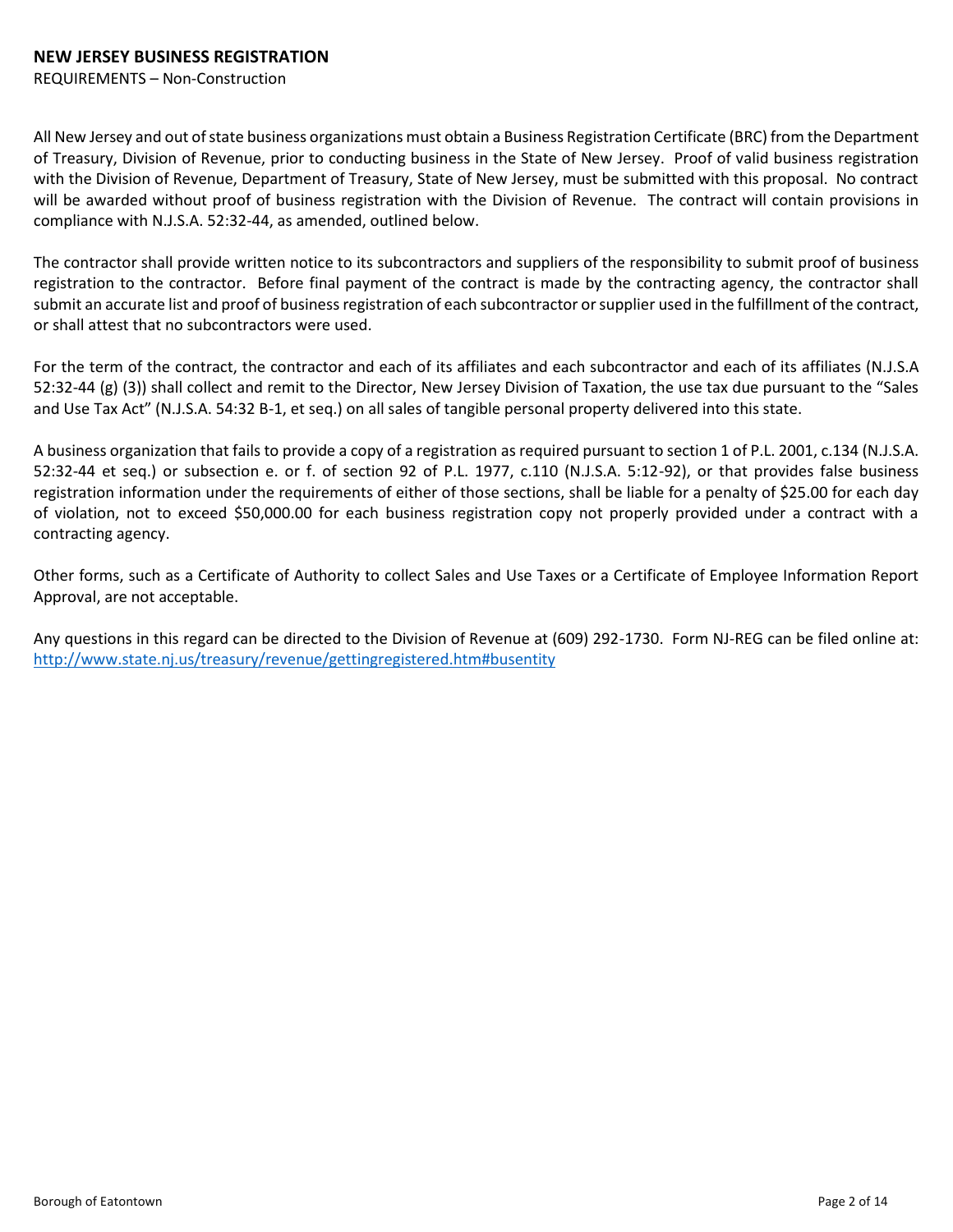| BOROUGH OF EATONTOWN, COUNTY OF MONMOUTH, STATE OF NEW JERSEY<br>Affirmation of Local Pay to Play Ordinance |                                                                                                                                                                                                                                                                                                                                                                                                                                                                                                                                               |  |  |  |  |  |  |
|-------------------------------------------------------------------------------------------------------------|-----------------------------------------------------------------------------------------------------------------------------------------------------------------------------------------------------------------------------------------------------------------------------------------------------------------------------------------------------------------------------------------------------------------------------------------------------------------------------------------------------------------------------------------------|--|--|--|--|--|--|
| law.                                                                                                        | The undersigned, being authorized and knowledgeable of the circumstances, does hereby certify that [insert Respondent name]<br>has reviewed Ordinance 02-2009 of the Borough of Eatontown and certifies that it has not solicited or made and will not solicit<br>or make any contributions in violation of the terms of Said Ordinance. The undersigned is fully aware that if I have misrepresented<br>in whole or part this affirmation and certification, I and/or the business entity will be liable for any penalty permitted under the |  |  |  |  |  |  |
|                                                                                                             |                                                                                                                                                                                                                                                                                                                                                                                                                                                                                                                                               |  |  |  |  |  |  |
| Signature                                                                                                   |                                                                                                                                                                                                                                                                                                                                                                                                                                                                                                                                               |  |  |  |  |  |  |
| Print or Type Name and Title                                                                                | Corporate Seal:                                                                                                                                                                                                                                                                                                                                                                                                                                                                                                                               |  |  |  |  |  |  |
| State of New Jersey                                                                                         |                                                                                                                                                                                                                                                                                                                                                                                                                                                                                                                                               |  |  |  |  |  |  |
|                                                                                                             |                                                                                                                                                                                                                                                                                                                                                                                                                                                                                                                                               |  |  |  |  |  |  |
| Subscribed and sworn before me this ____ day of _________________________________, 20_______                |                                                                                                                                                                                                                                                                                                                                                                                                                                                                                                                                               |  |  |  |  |  |  |
| <b>Notary Public</b>                                                                                        | My Commission Expires:                                                                                                                                                                                                                                                                                                                                                                                                                                                                                                                        |  |  |  |  |  |  |

To review ordinance 02-2009 and the important definitions and thresholds set forth therein, vendors may view the Borough Code by going to the Borough's website [www.eatontownnj.com](http://www.eatontownnj.com/) and clicking on [ecode.](file:///C:/Users/DeptClerk/Desktop/Chpt%2057%20Article%20II.pdf)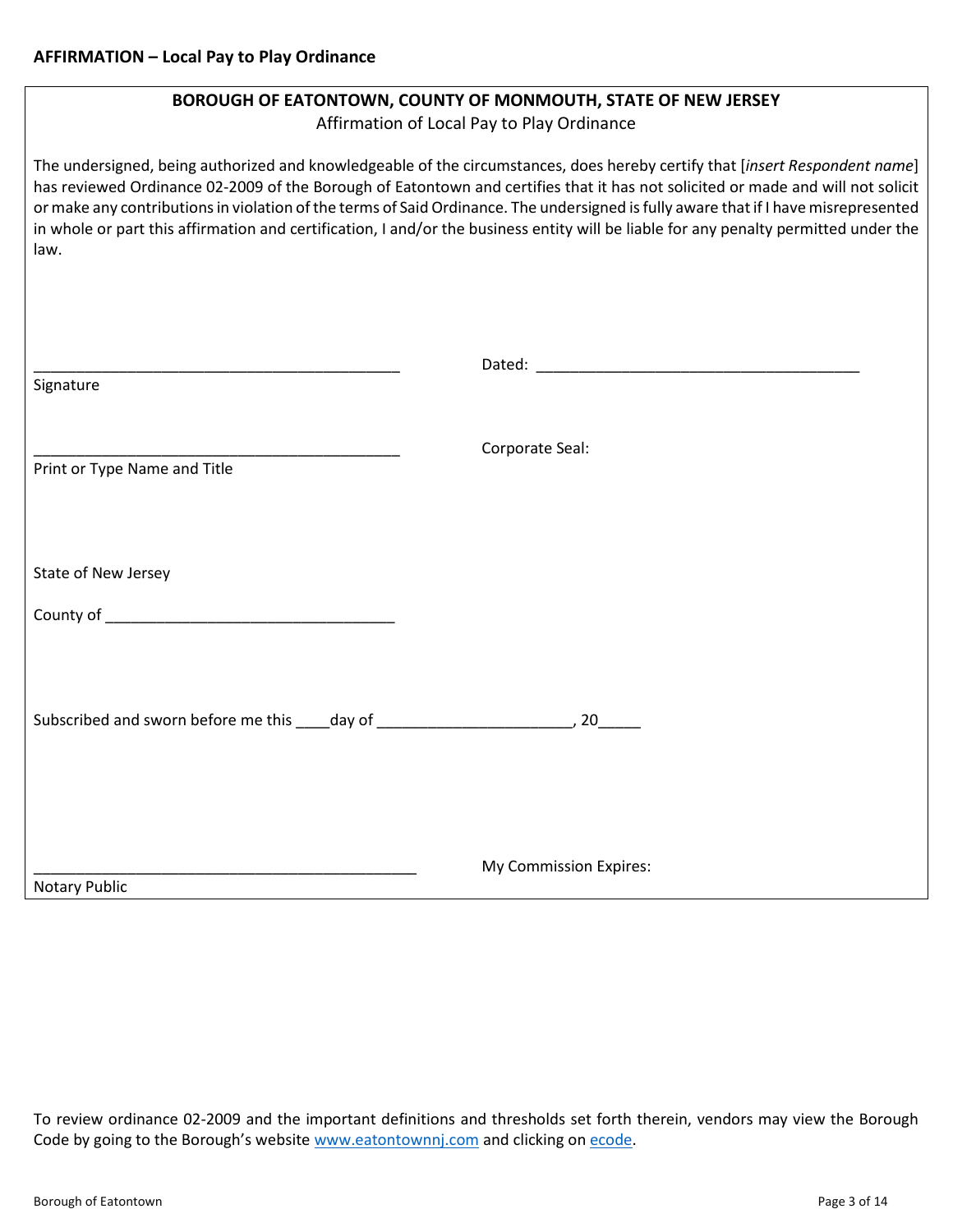# **ORDINANCE 02-2009 ADOPTING SPECIAL PAY-T0-PLAY RESTRICTIONS FOR PROFESSIONAL SERVICE CONTRACTS, EXTRAORDINARY UNSPECIFIABLE SERVICE CONTRACTS AND DEVELOPERS AND RE-DEVELOPERS**

**WHEREAS**, substantial political contributions from those seeking to or performing business within the Borough of Eatontown raise reasonable concerns on the part of taxpayers and residents as to their trust in government contracts; and

**WHEREAS**, the Legislature adopted Pay to Play Legislation, P.L.2005, c.271., which affirmed that municipalities are authorized to adopt by ordinance measures limited the awarding of public contracts to business entities that have made political contributions and limited the contributions that the holders of a contract can make during the term of a contract; and

**WHEREAS**, pursuant to P.L. 2005, c.271., business entities receiving no-bid contracts are required to submit a list of political contributions that were made by the business entity during the preceding 12-month period; and

**WHEREAS**, the Council of the Borough of Eatontown hereby declares that upon the effective date of this ordinance all professional and extraordinary unspecifiable service contracts shall be subject to the restrictions contained herein; and

**WHEREAS**, it has become more frequent for developers and redevelopers to make substantial political contributions to the election campaigns for local government offices, and to the political parties which support them; and

**WHEREAS**, the local government officials are, once elected, responsible for deciding the terms of a development and/or redevelopment agreement; and

**WHEREAS**, political contributions from developers entering into agreements for development and/or redevelopment projects approved by the elected officials who receive such contributions raises reasonable concerns on the part of taxpayers and residents as to their trust in the process of local redevelopment, including but not limited to redevelopment decisions on tax abatements, zoning densities, publicly funded infrastructure improvements, and acquisition of property rights pursuant to eminent domain; and

**WHEREAS**, the Local Redevelopment and Housing Law, N.J.S.A. 40A:12A-1 et seq. provides a mechanism to empower and assist local governments in efforts to promote programs for redevelopment; and

**WHEREAS**, N.J.S.A. 40A:12A-8 allows municipalities or a designated redevelopment entity to enter into agreements with redevelopers for planning, replanning, construction or undertaking of any project or redevelopment work without public bidding and at such prices and upon such terms as it deems reasonable within areas designated for redevelopment; and

**WHERAS**, N.J.S.A. 40A:12A-11 provides that redevelopment entities are instrumentalities of the municipality; and

**WHEREAS**, both the exceptions to the Open Public Meetings Act, more specifically N.J.S.A. 10:4-12b and N.J.S.A. 40A:12A-8, provide that negotiations for such agreements can be conducted in executive session, provided the full terms of any such agreements are discussed and approved in open session; and

**WHEREAS**, the Borough of Eatontown has declared, or in the future may declare, certain areas to be "Areas in Need of Redevelopment" under the Local Redevelopment and Housing Law, and may adopt a Redevelopment Plan; and

**WHEREAS**, given the potential of negotiating with private developers and/or redevelopers and the entering into developer agreements upon receipt of land use approvals pursuant to the Municipal Land Use Law or agreements with redevelopers without a formal public bidding process, as permitted by the Local Redevelopment and Housing Law, it is necessary to establish certain limitations on political contributions which may undermine public confidence in any redevelopment effort; and

WHEREAS, the policy of the Borough of Eatontown will be to create such a regulation which states that any entity or individual seeking to enter into a developers agreement, a redevelopment agreement or amendment thereto, or is otherwise seeking to obtain rights to develop pursuant to a redevelopment agreement and who makes political contributions to Borough of Eatontown elected officials and/or candidates for local office, and local and Borough political committees, will be ineligible to enter into such agreements, or receive such rights from the Borough of Eatontown; and

**WHEREAS**, in the interest of good government, the Borough Council of the Borough of Eatontown desires to establish a policy that will avoid the perception of improper influence in awarding government contracts.

**NOW, THEREFORE, IT IS HEREBY ORDAINED**, by the Municipal Council of the Borough of Eatontown, County of Monmouth and State of New Jersey that Code of the Borough of Eatontown is supplemented by the addition of Chapter 235 entitled "Pay-to-Play Restrictions" which includes the following:

# **§235-1. Prohibition on Awarding Public Contracts to Certain Contributors.**

(a) The Borough of Eatontown and any of its purchasing agents or departments or instrumentalities of the Borough thereof, as the case may be, shall not enter into any agreement or otherwise contract to procure services from any "business entity" as defined herein, including those awarded pursuant to any process, including a fair and open process, regardless of the amount of the contact, if such "business entity" has solicited or made any contribution of money, or pledge of a contribution, including in-kind contributions, in excess of the thresholds specified in subsection 1(d) within one calendar year immediately preceding the Borough's public announcement of or private solicitation of a request for proposals, to: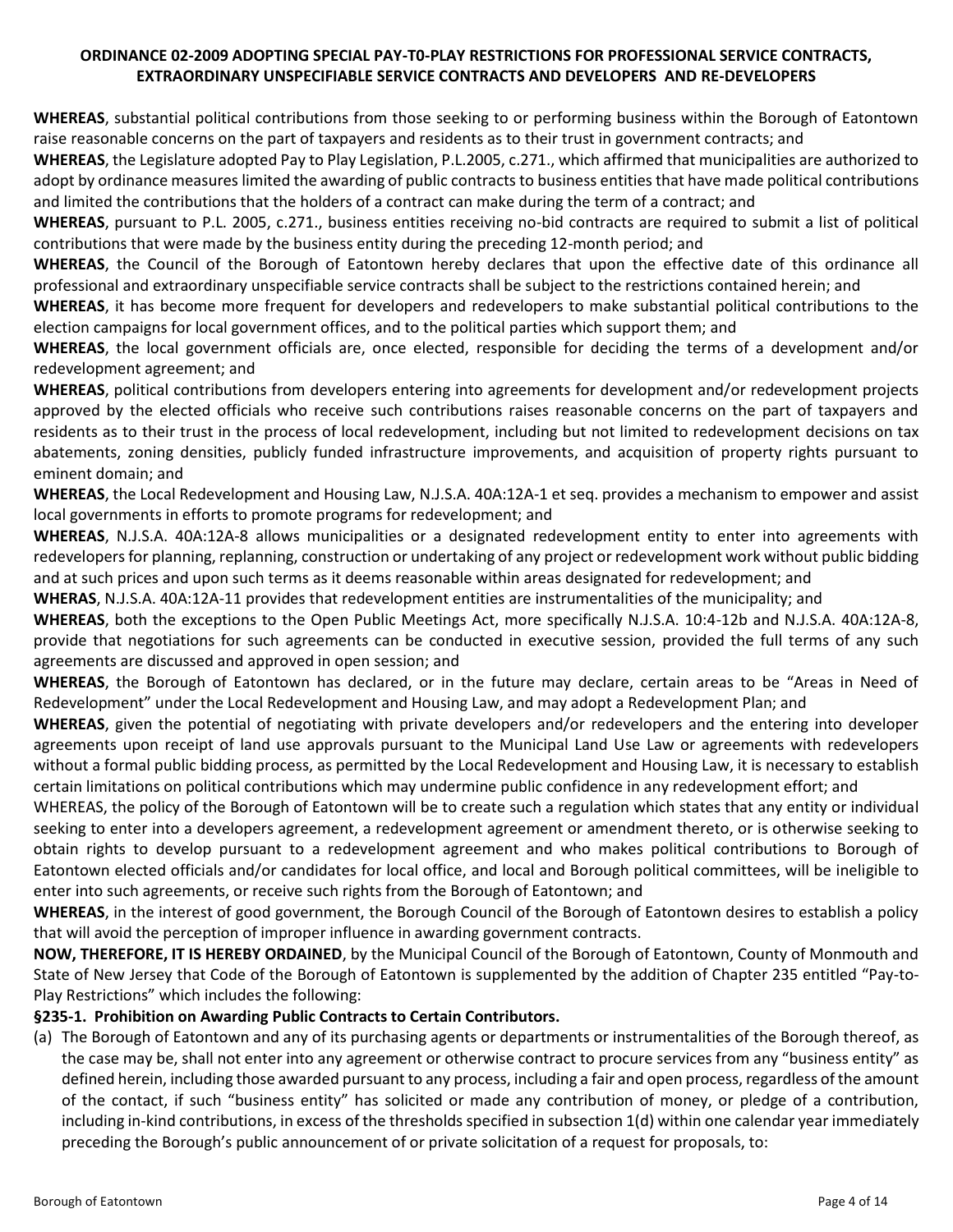- (i) Any Borough candidate or holder of a public office having ultimate responsibility for the award of the contract, or
- (ii) any campaign committee of such a candidate or holder of public office, or
- (iii) any Borough of Eatontown municipal party, or
- (iv) any county party committee within the State of New Jersey, or
- (v) any candidate committee, state or Borough political party committee, legislative leadership committee, continuing political committee or political action committee (PAC) organized under §572 of the Internal Revenue Code, that is organized for the purpose of supporting Borough candidates or Borough officeholders and/or that has within the last calendar year provided financial or in-kind support to Borough of Eatontown municipal elections and/or Borough of Eatontown municipal or Borough parties.
- (b) No "business entity" that submits a proposal for, or agrees to any contract or agreement (including non-emergency contracts awarded by N.J.S.A. 40A:11 *et seq.* or the "Fair and Open Process" pursuant to N.J.S.A. 19:44A-20 et seq*.*) with the Borough or any departments thereof, as the case may be, shall knowingly solicit or make any contribution of money, pledge of contribution, including in-kind contributions in excess of the thresholds specified in subsection 1(d), between the time of the first public announcement or private solicitation of a request for proposals, as the case may be, and the later of the awarding of the contract to another proposer, or written withdrawal of the proposal, or, as to the successful applicant, the completion of the contract or agreement, except as permitted in section 1(d) to:
	- (i) any Borough candidate or holder of public office having ultimate responsibility for the award of the contract, or
	- (ii) any campaign committee of such a candidate of holder of public office, or
	- (iii) any Borough of Eatontown municipal party; or
	- (iv) any county party committee within the State of New Jersey; or
	- (v) any candidate committee, state or Borough political party committee, legislative leadership committee, continuing political committee or political action committee (PAC) organized under §527 of the Internal Revenue Code, that is organized for the purpose of supporting Borough candidates or Borough officeholders and/or that has within the last calendar year provided financial or in-kind support to Borough of Eatontown municipal elections and/or Borough of Eatontown municipal or Borough parties.
- (c) For purposes of this ordinance, a "business entity" seeking a public contract means:
	- (i) any professional or provider of extraordinary unspecificable services as defined in N.J.S.A. 40A:11-5(1)(a), and
		- (ii) an individual including the individual's spouse, if any, and any child living at home; person; firm; corporation; professional corporation; partnership; organization; or association. The definition of a "business entity" includes all principals who own 1% or more of the equity in the corporation, limited liability company ("LLC"), business trust, partnership, and/or limited liability partnership and any officers duly appointed and/or employed by corporations and or LLCs., as well as any subsidiaries directly controlled by the business entity.
	- (iii) A "business entity" does not include not-for-profit organizations or their officers or board members.
- (d) Any individual meeting the definition of "business entity" under this section may annually contribute a maximum of \$300 each for any purpose to any candidate for Borough of Eatontown office, municipal party committees within Borough of Eatontown, county party committee, and \$300 to any state political party committee, candidate committee or political action committee (PAC) organized under §527 of the Internal Revenue Code, that is organized for the purpose of supporting Borough candidates or Borough officeholders, without violating subsection (a) or (b) of this section. However, any group of individuals meeting the definition of "business entity" under this section, including principals, partners, and officers of the entity in the aggregate, may not contribute for any purpose in excess of \$300 to all Borough of Eatontown candidates and officeholders with ultimate responsibility for the award of the contract, and all municipal or Borough political parties, candidate committees, county political parties, and state political parties, legislative leadership committees, continuing political committee, and/or PACs that is organized for the purpose of supporting Borough candidates or Borough officeholders, without violating subsection (a) or (b) of this section.
- (e) For purposes of this section, the office that is considered to have ultimate responsibility for the award of the contract shall be the Borough of Eatontown and any of its political sub-divisions, or any individual who is responsible for the award of a contract and is appointed by the Borough of Eatontown, including the Borough Council and the Mayor.

# **§235-2. Contributions Made Prior to the Effective Date.**

This ordinance does not apply retroactively. Political contributions, whether monetary or "in-kind," made prior to the effective date of this ordinance shall not be deemed to be a violation of this ordinance.

# **§235-3. Disclosure & Contribution Statement by Professional Business Entity and Provider of Extraordinary Unspecifiable Services.**

(a) Any business entity seeking a contract with the Borough shall file the disclosure statements as required by P.L. 2005, c.271 ("Chapter 271 Disclosure Forms"), which must be filed no later than ten days prior to the awarding of a contract or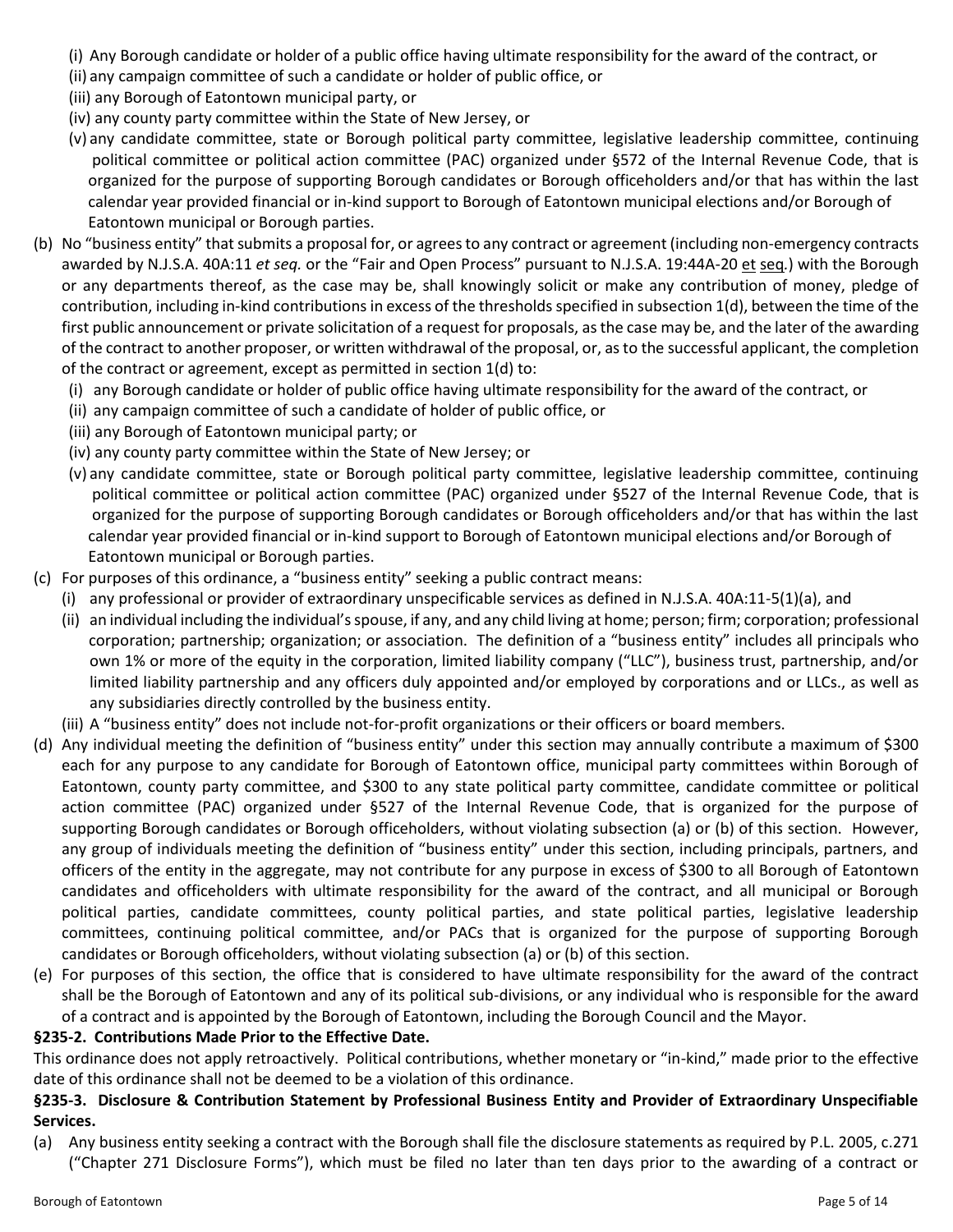agreement to procure services. The Borough or any of its purchasing agents or agencies, as the case may be, shall maintain a copy of all Chapter 271 Disclosure Forms and such documents shall be subject to the requirements of the Open Public Records Act.

- (b) The "business entity" will make the statement knowing that under penalty of perjury that it has not made a contribution in violation of the Ordinance hereof and has not made or solicited contributions through intermediaries, third parties, immediate relatives, candidate committees, or Political Action Committees for the purpose of concealing the source of the contributor(s).
- (c) Filing an incorrect Chapter 271 Disclosure Form may be deemed a breach of the contract and shall result in the "business entity" being debarred from being awarded any Borough contract for a period of one year.
- (d) The "business entity" shall have a continuing duty to report any violations of this Ordinance that may occur during the duration of a contract. The certification required under this subsection shall be made prior to entry into the contract or agreement with Borough of Eatontown and shall be in addition to any other certifications that may be required by any other provision of law. At a minimum, completion of the Chapter 271 Disclosure Statement will be an annual requirement of the "business entity."
- (e) The annual Disclosure Form shall be filed within twenty (20) days following each anniversary of the proposal, if for a multi-year agreement.

# **§235-4. Prohibition of entering into and/or amending development and/or redevelopment agreements with certain contributors.**

- (a). Any other provision of law to the contrary notwithstanding, the Borough of Eatontown or any of its, purchasing agents or agencies or those of its independent authorities, as the case may be, shall not enter into an agreement, amend an agreement, or otherwise contract with any developer and/or redeveloper, as defined in subsection (c). below, for the planning; replanning, construction or undertaking of any development and/or redevelopment project including the acquisition or leasing of any public property in conjunction with the redevelopment of any area within the Borough of Eatontown pursuant to the Local Redevelopment and Housing Law and/or the Municipal Land Use Law, if that developer and/or redeveloper has knowingly solicited or made any contribution of money, pledge of contribution, including in-kind contributions in excess of the thresholds specified in Section 1(d) above, within one calendar year immediately preceding the date of entering into the developers agreement, redevelopment agreement, amended agreement, or contract (hereinafter "agreement"), except as permitted in Section 1(d) above to:
	- (i) any Borough candidate or holder of public office having ultimate responsibility for the award of the contract, or
	- (ii) any campaign committee of such a candidate of holder of public office, or
	- (iii) any Borough of Eatontown municipal party committee; or
	- (iv) any county party committee within the State of New Jersey; or
	- (v) any candidate committee, state political party committee, legislative leadership committee, continuing political committee or political action committee (PAC) organized under §527 of the Internal Revenue Code, that is organized for the purpose of supporting Borough candidates or Borough officeholders and/or that has within the last calendar year provided financial or in-kind support to Borough of Eatontown municipal elections and/or Borough of Eatontown municipal or Borough parties.
- (b). All Developer Agreements or amendments thereto and/or Redevelopment Agreements entered into by the Borough of Eatontown shall contain a provision prohibiting developers and/or redevelopers, as defined in subsection (c) below, to solicit or make any contribution in excess of the thresholds specified in Section 1 subsection (d) above.
- (c). A "developer" or "redeveloper" means any person, firm, corporation, partnership, limited liability company, organization, association, or public body that shall enter into or propose to enter into an agreement with a municipality or other redevelopment entity for the development of property pursuant to the Municipal Land Use Law, redevelopment or rehabilitation of an area in need of redevelopment, or an area in need of rehabilitation, or any part thereof, under the provisions of the Local Redevelopment and Housing Law, or for any construction or other work forming part of a development or redevelopment or rehabilitation project. For the purposes of this section the definition of a developer or redeveloper includes all principals who own one percent (1%) or more of the equity in the corporation or business trust, partners, and officers in the aggregate employed by the developer and/or redeveloper as well as any affiliates or subsidiaries directly controlled by the developer or redeveloper. Spouses and any child/children shall also be included.

# **§235-5. Contribution Statement of Developers and/or Redevelopers; Notice given by Municipality.**

(a). Prior to arranging and entering into a Developer's Agreement or Redevelopment Agreement with any developer or redeveloper, the Borough of Eatontown or any of its purchasing agents or agencies or independent authorities, as the case may be, shall receive a sworn statement from the developer or redeveloper that the developer or redeveloper has not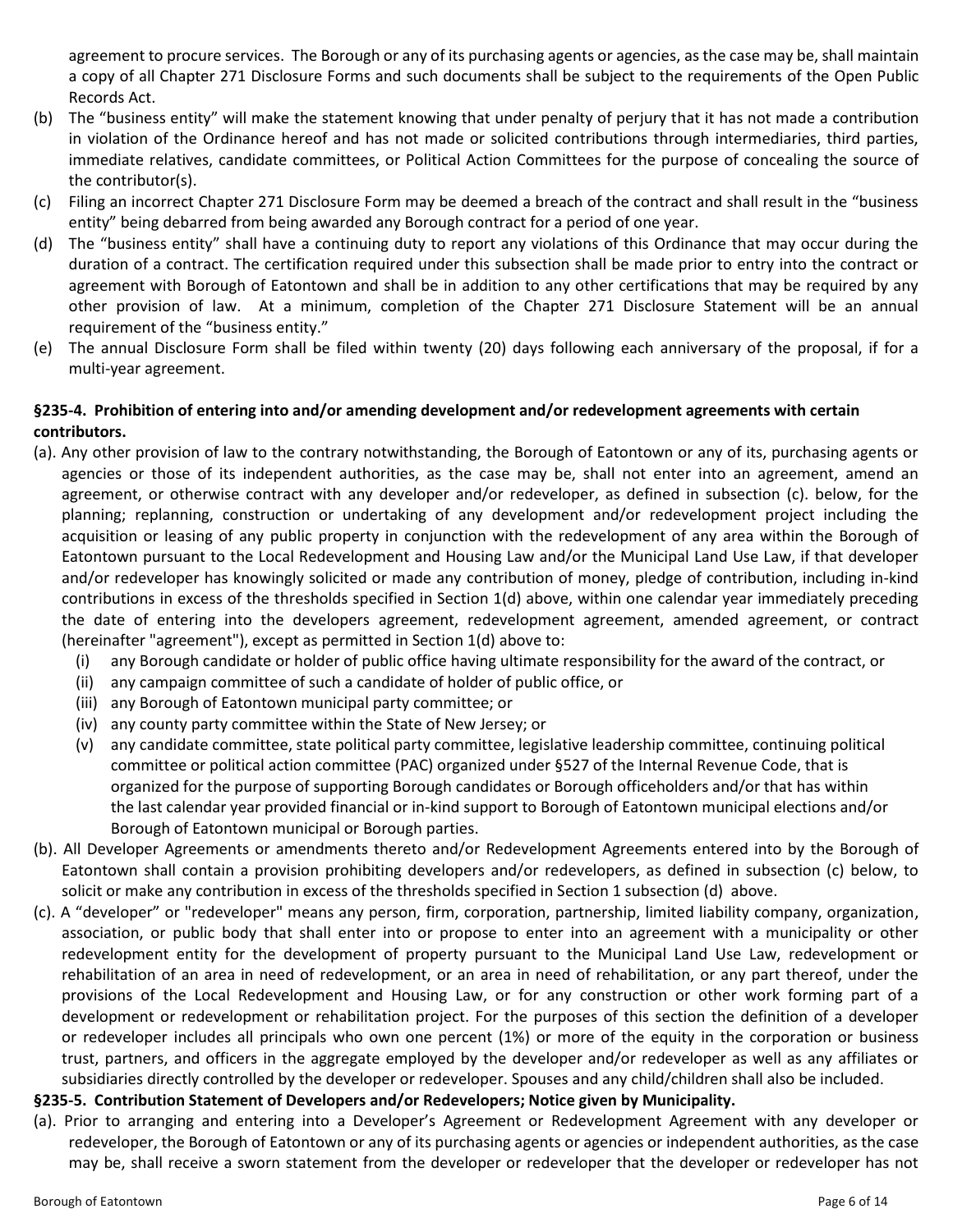made any contribution in violation of Section 1, subsection (d) above. The Borough of Eatontown, through any appropriate redevelopment agent, agency, officer, authority, or department, shall be responsible for informing the Mayor and the Borough Council that the aforementioned sworn statement has been received and that the developer or redeveloper is not in violation of this Ordinance, prior to entering into any Developer's Agreement or Redevelopment Agreement. Furthermore, the developer or redeveloper shall have a continuing duty to report any violations of this chapter that may occur while arranging and entering into the Developer's Agreement or redevelopment agreement, and until all specified terms or time period of the agreement have been completed. The certification required under this subsection shall be made prior to entry into the agreement with the municipality and shall be in addition to any other certifications that may be required by any other provision of law.

(b). It shall be the Borough's continuing responsibility to give notice of this Ordinance to all developers who file any application with the municipality, its land use boards and/or any of its political subdivisions, including but not limited to the Planning Board or Zoning Board, to develop any tract of land within the municipality and/or when the municipality gives notice of redevelopment pursuant to 40A:12A-6 and/or when the municipality adopts a ordinance directing the Planning Board to prepare a redevelopment plan and at the time that the municipality adopts the ordinance to implement the redevelopment plan.

# **§235-6. Contribution restrictions and disclosure requirement applicability to consultants.**

- (a). The contribution and disclosure requirements in this chapter shall apply to all developers and/or redevelopers as well as professionals, consultants or lobbyists contracted or employed by the developer and/or redeveloper including those ultimately, designated by the developer/redeveloper to provide services related to the: (i) lobbying of government officials in connection with the examination of an area and it designation as an area in need of redevelopment or in connection with the preparation, consultation and adoption of the redevelopment plan; (ii) obtaining the designation or appointment as redeveloper; (iii) negotiating the terms of a developer's agreement or redevelopment agreement or any amendments or modifications thereto; and (iv) performing the terms of a developer's agreement or redevelopment agreement.
- (b). It shall be a breach of the consultant's contract with the developer and/or redeveloper, and shall require immediate termination, for a consultant to violate the contribution limits and disclosure requirements in this ordinance.
- (c). A developer or redeveloper who participates in, or facilitates, the circumvention of the contribution restrictions through consultants or professionals shall be deemed to be in breach of its approvals with the land use board and/or the Borough.

#### **§235-7. Return of Excess Contributions**.

A "business entity," developer, or redeveloper, or Borough of Eatontown candidate or officeholder, or municipal, county or state party committee, candidate committee, legislative leadership committee, continuing political committee or PAC referenced in this ordinance, may cure a violation of Section 1 of this Ordinance, if, within 30 days after the applicable ELEC report, the "business entity" notifies the Borough of Eatontown in writing and seeks and received reimbursement of the contribution from the relevant candidate or officeholder, municipal or county political party, state political party, candidate committee, legislative leadership committee, continuing political committee, or PAC referenced in this ordinance.

#### **§235-8. Penalty and Anti-Circumvention Provision.**

- (a) It shall be a breach of a contract with Borough of Eatontown for a "business entity," developer or redeveloper to (i) make or solicit a contribution in violation of this ordinance; (ii) knowingly conceal or misrepresent a contribution given or received; (iii) make or solicit a contribution through intermediaries for the purpose of concealing or misrepresenting the source of the contribution; (iv) make or solicit any contribution on the condition of or with the agreement that it will be contributed to a campaign committee of any candidate or holder of public office of the Borough of Eatontown; (v) engage or employ a lobbyist or consultant with the intent or understanding that such lobbyist or consultant would make any contribution, which if made or solicited by the "business entity" itself, would violate this ordinance; (vi) fund contributions made by third parties, including consultants, attorneys, family members and employees; (vii) engage in any exchange of contribution to circumvent the intent of this ordinance; or (viii) directly or indirectly, through of by any other person or means do any act which would violate this ordinance.
- (b) Furthermore, any "business entity," developer or redeveloper that violates **§ 8**(a)ii-viii shall be debarred from eligibility for future Borough of Eatontown contracts or for entering into a developers agreement or redevelopment agreement for a period of one (1) calendar year from the date of the violation.

#### **§235-9. Anti-Wheeling Restrictions.**

- (a) No candidate committee for any candidate for Borough of Eatontown office shall accept a contribution from a Borough of Eatontown municipal party in excess of \$300 per election.
- (b) No candidate committee for any candidate for Borough of Eatontown shall accept a contribution from a county political party in excess of \$300 per election.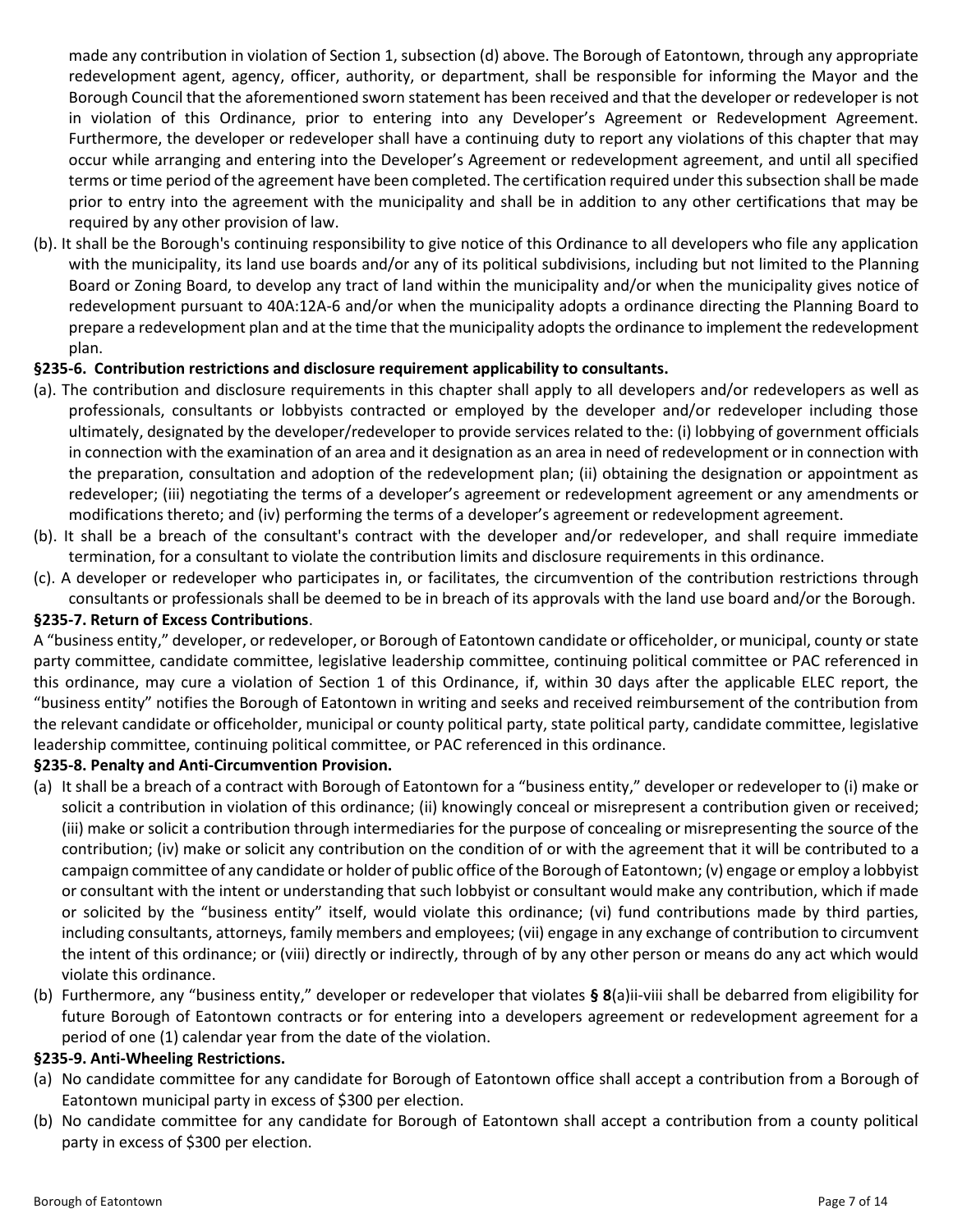- (c) No candidate committee for any candidate for Borough of Eatontown shall accept a contribution from a state political party in excess of \$300 per election.
- (d) No candidate committee for any candidate for Borough of Eatontown office shall accept a contribution from a legislative leadership committee in excess of \$300 per election.
- (e) No candidate committee for any candidate for Borough of Eatontown shall accept a contribution from a continuing political committee or PAC organized under §527 of the Internal Revenue Code in excess of \$300 per election.
- (f) No candidate committee for any candidate for Borough of Eatontown office shall accept a contribution from another candidate committee, other than from a candidate committee located in at least part of Borough of Eatontown, in excess of \$300 per election.
- (g) Any candidate or candidate committee who has taken contributions in excess of those outlined in Section 8(a)-(f) of this Ordinance shall be subject to a fine not exceeding \$2,000 per violation, pursuant to N.J.S.A. 40:49-5.

# **§235-10. Severability.**

If any provision of this Ordinance, or the application of any such provision to any person or circumstances, shall be held invalid by a court of the United States or this State, or by any administrative agency of the United States or this State, the remaining provisions shall remain in effect.

# **§235-11. Repealer**.

This ordinance supplements, but does not supersede the contribution disclosure requirements, under P.L. 2004, c 19, s.7 amended P.L. 2005, c. 51, s. 15 (N.J.S.A. 19:44A-20.8) and P.L. 2005, c. 271, s. 2 (N.J.S.A. 19:44A-20.26), for contracts awarded through other than a fair and open process. All ordinances or parts of ordinances that are inconsistent with any provisions of this ordinance are hereby repealed to the extent of such inconsistencies.

#### **§235-12. Incorporation by Reference.**

The regulatory and penalty provisions of this Ordinance shall be incorporated by referenced into all Borough of Eatontown contracts for professional services and extraordinary unspecifiable services and developer's agreements and redevelopment agreements.

#### **§235-13. Filing with Secretary of State.**

The Clerk of the Borough of Eatontown shall file a certified true copy of this Ordinance with the Secretary of State, in accordance with N.J.S.A. 40A:11-51(c).

#### **§235-14. Effective Date.**

This ordinance shall take effect in accordance with law.

| DATE INTRODUCED: | February 11, 2009 |
|------------------|-------------------|
| DATE ADOPTED:    | March 11, 2009    |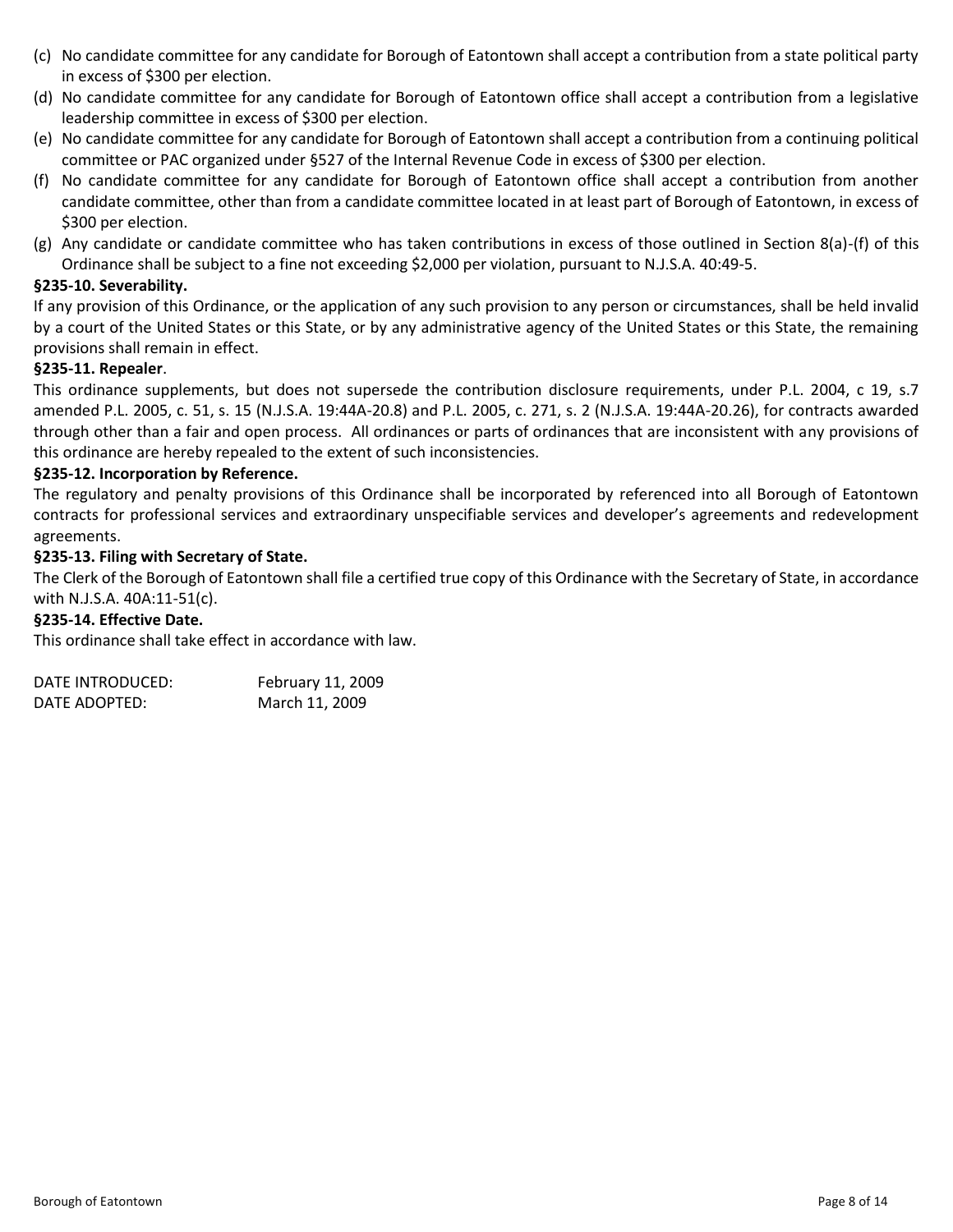# **C. 271 POLITICAL CONTRIBUTION DISCLOSURES**

# Contractor Instructions

Business entities (contractors) receiving contracts from a public agency that are awarded pursuant to Borough of Eatontown Ordinance 02-2009 are required to submit a Chapter 271 Disclosures Form. This Ordinance provides that 10 days prior to the award of such a contract, that the contractor shall disclose contributions in conformance with the requirements of P.L. 2005, c. 271, s. 2 (N.J.S.A. 19:44A-20.26):

- o Any state, County or Municipal Committee of a political party
- $\circ$  Any Legislative leadership<sup>1</sup>
- $\circ$  Any continuation political committee (a.k.a. political action committee)
- o Any candidate committee of a candidate for or holder of an elective office:
	- o Of the public entity awarding the contract
	- o Of that County in which that public entity is located
	- $\circ$  Of another public entity within that county
	- $\circ$  Of a legislative district in which that public entity is located or, when the public entity is a county, of any legislative district which includes all or part of the county.

The disclosure must list reportable contributions to any of the committees that exceeds \$300.00 per election cycle that were made during the 12 months prior to award of the contract.

*(See: N.J.S.A. 19:44A-8 and 19:44A-16 for more details on reportable contributions).*

# **N.J.S.A. 52:34-25(b)**

Itemizes parties from who contributions must be disclosed when a business entity is not a natural person. This includes the following:

- o Individuals with an "interest": ownership or control of more than 10% of the profits or assess of a business entity or 10% of the stock in the case of a business entity that is a corporation for profit
- $\circ$  All principals, partners, officers or directors of the business entity or their spouses
- o Any subsidiaries directly or indirectly controlled by the business entity
- $\circ$  IRS Code Section 527 New Jersey based organizations, directly or indirectly controlled by the business entity and filing as Continuing Political Committees (PACs).

When the business entity is a natural person, "a contribution by that person's spouse or child, residing therewith, shall be deemed to be a contribution by the business entity." [N.J.S.A. 19:44A-20.26(b)] The contributor must be listed on the disclosure. Any business entity that fails to comply with the disclosure provisions shall be subject to a fine imposed by ELEC in an amount to be determined by the Commission which may be based upon the amount that the business entity failed to report.

The enclosed list of agencies is provided to assist the contractor in identifying those public agencies whose elected official and/or candidate campaign committees are affected by the disclosure requirement. It is the contractor's responsibility to identify the specific committees to which contributions may have been made and need to be disclosed. The disclosed information may exceed the minimum requirement.

The enclosed form, a content-consistent facsimile, or an electronic data file containing the required details (along with a signed cover sheet) may be used as the contractor's submission and is disclosable to the public under the Open Public Records Act. The contractor must also complete the attached Stockholder Disclosure Certification. This will assist the agency in meeting its obligations under the law.

 $\overline{a}$ 

<sup>&</sup>lt;sup>1</sup> N.J.S.A. 19:44A-3(s): "The term "legislative leadership committee" means a committee established, authorized to be established, or designated by the President of the Senate, the Minority Leader of the Senate, the Speaker of the General Assembly or the Minority Leader of the General Assembly pursuant to section 16 of P.L.1993, c.65 (C.19:44A-10.1) for the purpose of receiving contributions and making expenditures.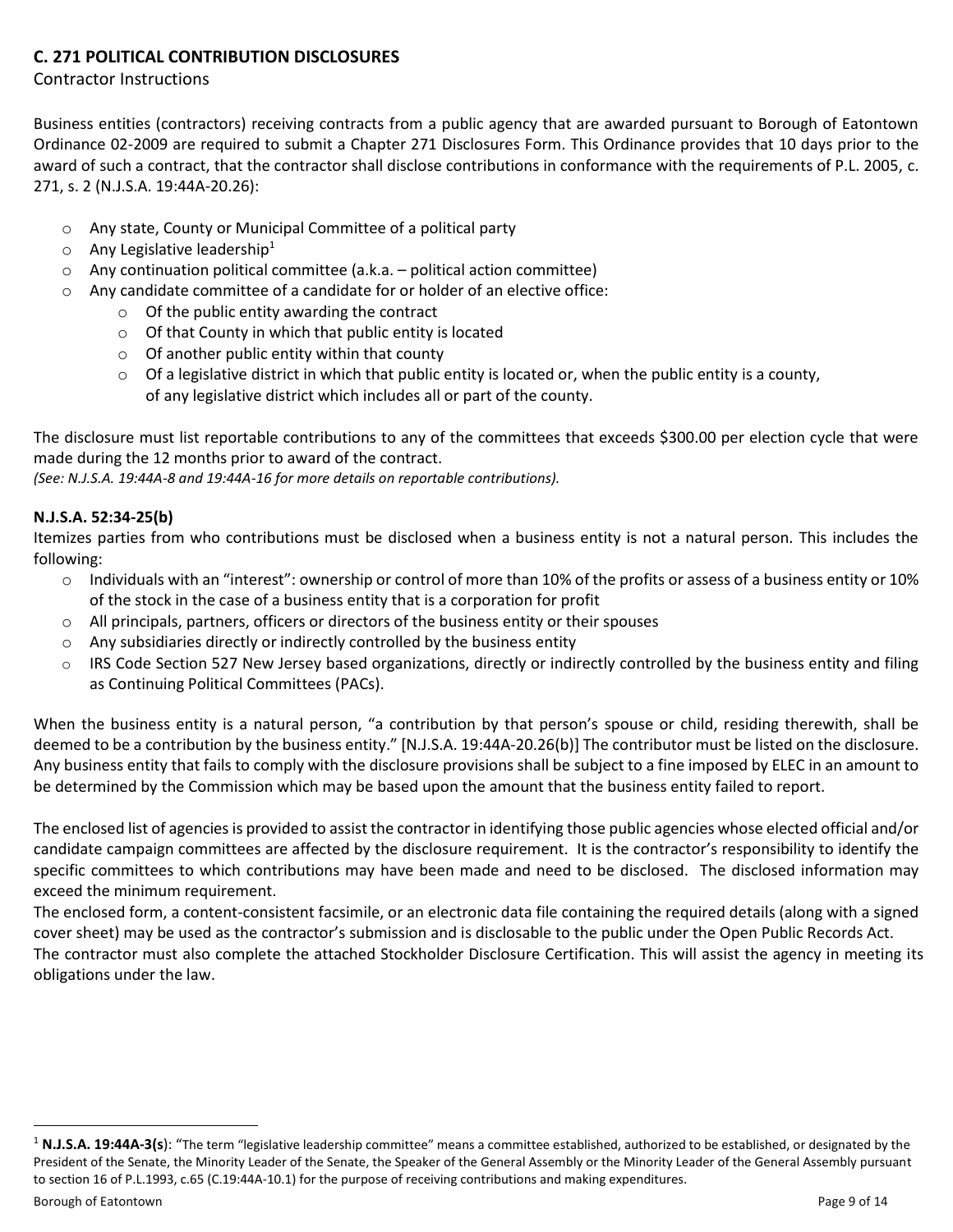# **List of Agencies with Elected Officials Required for Political Contribution Disclosure**

Pursuant to Borough of Eatontown Ordinance 02-2009

**County Name:** Monmouth

**State:** Governor and Legislative Leadership Committees

**Legislative District Numbers:** 10, 11, 12, 13 & 30 (State Senator and two members of the General Assembly per District). **County:** Freeholders, County Clerk, Sherriff, Surrogate

**Municipalities:** Mayor and Members of Governing Body (regardless of title) of the following:

Aberdeen Township **Aberdeen Township Hazlet Township** Neptune City Borough

#### **Boards Of Education** (Members of Board):

# **Fire Districts** (Board of Fire Commissioners):

Aberdeen Twp. Fire Districts 1 & 2 Neptune Twp. Fire Districts 1 & 2 Englishtown Boro. Fire District 1 Coean Twp. Fire Districts 1 & 2 Freehold Twp. Fire District 1 & 2 Spring Lake Heights Boro Fire District 1 Hazlet Twp. Fire District 1 Maxlet Twp. Fire District 1 & 2 Howell Twp. Fire Districts 1, 2, 3, 4 & 5 Wall Twp. Fire Districts 1, 2 & 3 Manalapan Twp. Fire Districts 1 & 2 Manasquan Boro Fire District 1 Marlboro Twp. Fire Districts 1 & 2

Allenhurst Borough Highlands Borough Neptune Township Asbury Park City **Assume City Constructs** Holmdel Township **Constructs** Ocean Township Atlantic Highlands Borough Transies and Howell Township Communications of the Oceanport Borough Avon by the Sea Borough **Interlaken Borough** Interlaken Borough Red Bank Borough Belmar Borough Keansburg Borough Roosevelt Borough Bradley Beach Borough The Rumson Borough Keyport Borough The Rumson Borough Rumson Borough Brielle Borough **Sea Bright Borough Sea Bright Borough** Como Borough Sea Bright Borough Colts Neck Borough **Colts Neck Borough** Colts Neck Borough Colts Neck Borough Sea Girt Borough Deal Borough Loch Arbour Village Shrewsbury Borough Eatontown Borough **Eatontown Borough Communist Communist Communist Communist Communist Communist Communist Communist Communist Communist Communist Communist Communist Communist Communist Communist Communist Communist Commu** Englishtown Borough **Manalapan Township** Manalapan Township Spring Lake Borough Farmingdale Borough The Marlboro Township The Tinton Falls Borough Tinton Falls Borough Freehold Borough Matawan Borough Union Beach Borough Freehold Township **Freehold Township** Middletown Township Upper Freehold Township Millstone Township Wall Township Monmouth Beach Borough West Long Branch Borough

Allenhurst Borough **Nazlet Township Neptune City Borough** Neptune City Borough Asbury Park City **Mark City Constructs Assume Township** Henry Hudson Regional Neptune Township Atlantic Highlands Borough Highlands Borough Ocean Township Avon by the Sea Borough The Season Control of Holmdel Township Control of the Season Oceanport Borough Belmar Borough **Howell Township Red Bank Borough** Red Bank Borough Bradley Beach Borough Interlaken Borough Roosevelt Borough Brielle Borough **Keansburg Borough** Rumson Borough Rumson Borough **Rumson Borough** Colts Neck Borough The Colts Neck Borough Sea Bright Borough Sea Bright Borough Sea Bright Borough Deal Borough **Sea Girt Borough Communist Communist Communist Communist Communist Communist Communist Communist Communist Communist Communist Communist Communist Communist Communist Communist Communist Communist Communist C** Eatontown Borough **Long Branch City** Shore Regional Eatontown Borough Shore Regional Fair Haven Borough **Manalapan - Englishtown Regional** Shrewsbury Borough Farmingdale Borough **Manasquan Borough Spring Lake Borough** Spring Lake Borough Spring Lake Borough Freehold Borough **Marlboro Township Spring Lake Heights Borough** Spring Lake Heights Borough Freehold Regional **Matawan-Aberdeen Regional** Tinton Falls Borough Communism Communism Communism Communism Commun Middletown Township **Nicklary Contract Contract Contract Contract Contract Contract Contract Contract Contract Contract Contract Contract Contract Contract Contract Contract Contract Contract Contract Contract Contract Con** Millstone Township Communication and Millstone Township Monmouth Beach Borough Wall Township Monmouth Regional West Long Branch Borough

Fair Haven Borough **Manasquan Borough Spring Lake Heights Borough** Spring Lake Heights Borough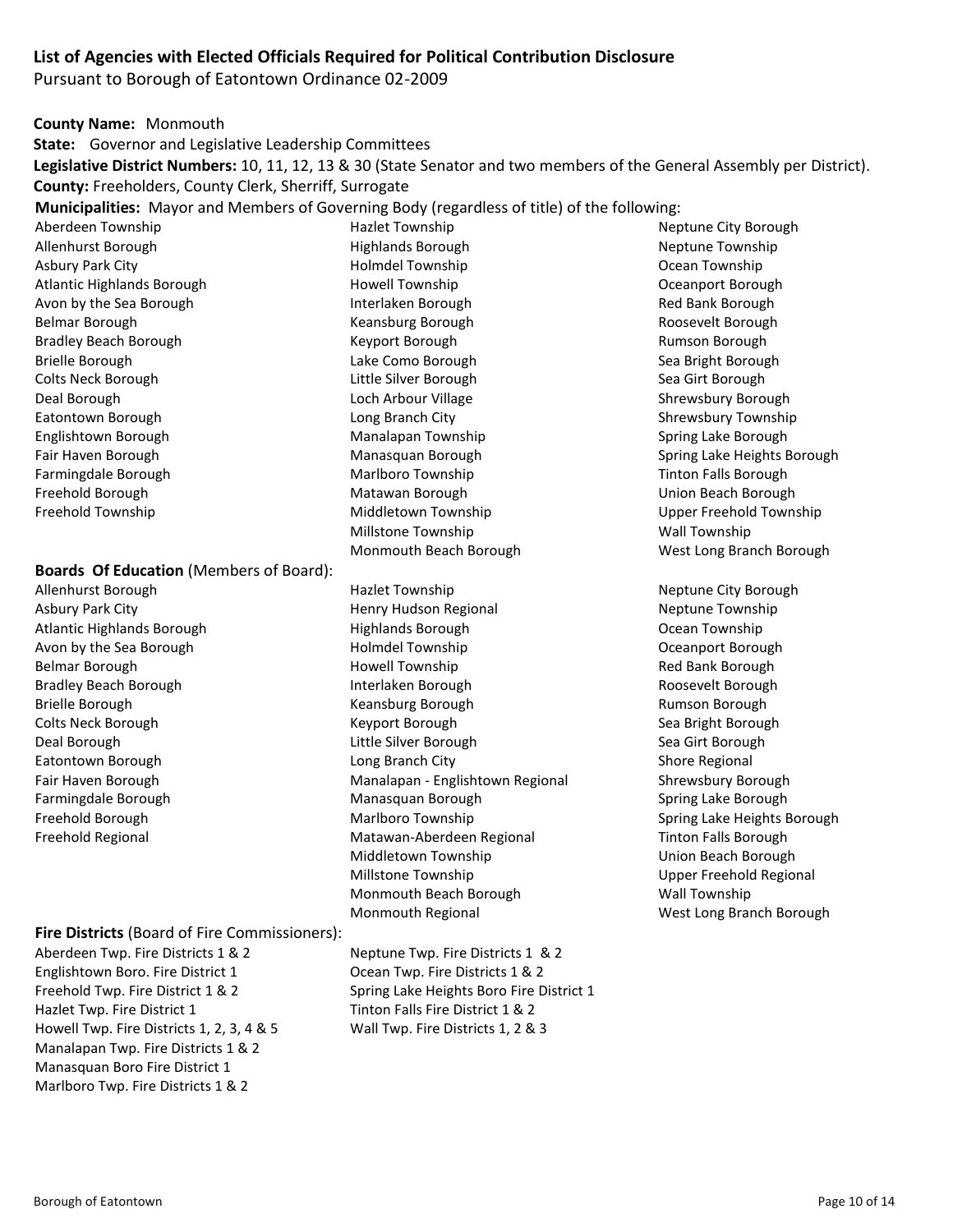# **C. 271 POLITICAL CONTRIBUTION DISCLOSURE FORM -** Required Pursuant to N.J.S.A. 19:44A – 20.26

This form or its permitted facsimile must be submitted to the local unit no later than 10 days prior to award of contract.

| <b>BOROUGH OF EATONTOWN, COUNTY OF MONMOUTH, STATE OF NEW JERSEY</b><br><b>C. 271 POLITICAL CONTRIBUTION DISCLOSURE FORM</b>                                                                                                                                                                                                                           |                       |      |                      |  |  |  |  |
|--------------------------------------------------------------------------------------------------------------------------------------------------------------------------------------------------------------------------------------------------------------------------------------------------------------------------------------------------------|-----------------------|------|----------------------|--|--|--|--|
| Part I VENDOR INFORMATION                                                                                                                                                                                                                                                                                                                              |                       |      |                      |  |  |  |  |
|                                                                                                                                                                                                                                                                                                                                                        |                       |      |                      |  |  |  |  |
| The undersigned being authorized to certify, hereby certifies that the submission provided herein represents compliance with<br>the provision of N.J.S.A. 19:44A-20.26 and as represented by the instruction accompanying this form.                                                                                                                   |                       |      |                      |  |  |  |  |
| Signature<br>Print or Type Name and Title                                                                                                                                                                                                                                                                                                              |                       |      |                      |  |  |  |  |
|                                                                                                                                                                                                                                                                                                                                                        |                       |      |                      |  |  |  |  |
| PART II CONTRIBUTION DISCLOSURE<br>Disclosure requirement: Pursuant to N.J.S.A. 19:44A-20.26 this disclosure form must include all reportable political contributions<br>(more than \$300.00 per election cycle) over the 12 months prior to submission to the committees of the government entities<br>listed on the form provide by the local union. |                       |      |                      |  |  |  |  |
| $\Box$ Check here if Disclosure is provided in electronic form.                                                                                                                                                                                                                                                                                        |                       |      |                      |  |  |  |  |
| $\Box$ Check here if additional sheets are used.<br><b>Contributor Name</b>                                                                                                                                                                                                                                                                            | <b>Recipient Name</b> | Date | <b>Dollar Amount</b> |  |  |  |  |
|                                                                                                                                                                                                                                                                                                                                                        |                       |      |                      |  |  |  |  |
|                                                                                                                                                                                                                                                                                                                                                        |                       |      | \$                   |  |  |  |  |
|                                                                                                                                                                                                                                                                                                                                                        |                       |      | \$                   |  |  |  |  |
|                                                                                                                                                                                                                                                                                                                                                        |                       |      | \$                   |  |  |  |  |
|                                                                                                                                                                                                                                                                                                                                                        |                       |      | \$                   |  |  |  |  |
|                                                                                                                                                                                                                                                                                                                                                        |                       |      | \$                   |  |  |  |  |
|                                                                                                                                                                                                                                                                                                                                                        |                       |      | \$                   |  |  |  |  |
|                                                                                                                                                                                                                                                                                                                                                        |                       |      | \$                   |  |  |  |  |
|                                                                                                                                                                                                                                                                                                                                                        |                       |      | \$                   |  |  |  |  |
|                                                                                                                                                                                                                                                                                                                                                        |                       |      | \$                   |  |  |  |  |
|                                                                                                                                                                                                                                                                                                                                                        |                       |      | \$                   |  |  |  |  |
|                                                                                                                                                                                                                                                                                                                                                        |                       |      | \$                   |  |  |  |  |
|                                                                                                                                                                                                                                                                                                                                                        |                       |      | \$                   |  |  |  |  |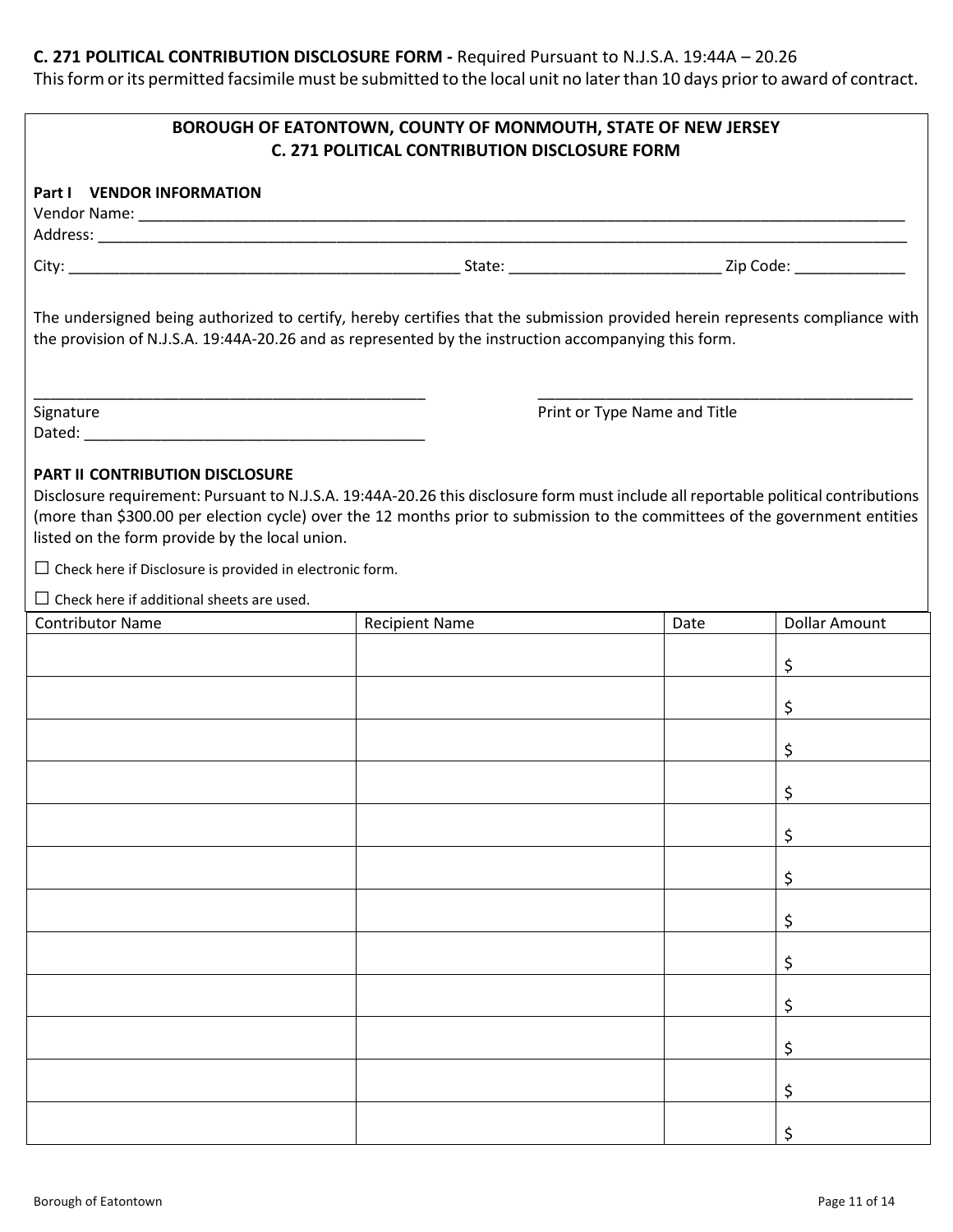# **Statement of Ownership**

|                              | <b>Statement of Ownership</b> | BOROUGH OF EATONTOWN, COUNTY OF MONMOUTH, STATE OF NEW JERSEY |  |       |                                                                                                                      |                                                                                                                                                                                                                                                                                                                                                                                           |
|------------------------------|-------------------------------|---------------------------------------------------------------|--|-------|----------------------------------------------------------------------------------------------------------------------|-------------------------------------------------------------------------------------------------------------------------------------------------------------------------------------------------------------------------------------------------------------------------------------------------------------------------------------------------------------------------------------------|
|                              | The Contract is (check one):  |                                                               |  |       |                                                                                                                      |                                                                                                                                                                                                                                                                                                                                                                                           |
|                              |                               |                                                               |  |       |                                                                                                                      |                                                                                                                                                                                                                                                                                                                                                                                           |
|                              |                               |                                                               |  |       |                                                                                                                      |                                                                                                                                                                                                                                                                                                                                                                                           |
|                              | follows (if "none" so state): |                                                               |  |       |                                                                                                                      | I certify that the names and addresses of all persons and entities who own a 10% or greater interest in the Contractor are as                                                                                                                                                                                                                                                             |
|                              | NAME(s) and ADDRESS(es):      |                                                               |  |       |                                                                                                                      |                                                                                                                                                                                                                                                                                                                                                                                           |
| 2)                           |                               |                                                               |  |       |                                                                                                                      |                                                                                                                                                                                                                                                                                                                                                                                           |
| 3)                           |                               |                                                               |  |       |                                                                                                                      |                                                                                                                                                                                                                                                                                                                                                                                           |
| 4)                           |                               |                                                               |  |       |                                                                                                                      |                                                                                                                                                                                                                                                                                                                                                                                           |
| 5)                           |                               |                                                               |  |       |                                                                                                                      |                                                                                                                                                                                                                                                                                                                                                                                           |
| 6)                           |                               |                                                               |  |       |                                                                                                                      |                                                                                                                                                                                                                                                                                                                                                                                           |
| 7)                           |                               |                                                               |  |       | <u> 2000 - Januar Amerikaanse konstantinoplantinoplantinoplantinoplantinoplantinoplantinoplantinoplantinoplantin</u> |                                                                                                                                                                                                                                                                                                                                                                                           |
| 8)                           |                               |                                                               |  |       |                                                                                                                      |                                                                                                                                                                                                                                                                                                                                                                                           |
|                              |                               |                                                               |  |       |                                                                                                                      |                                                                                                                                                                                                                                                                                                                                                                                           |
| Signature                    |                               |                                                               |  |       | Print or Type Name of Contractor                                                                                     |                                                                                                                                                                                                                                                                                                                                                                                           |
|                              |                               | Print Name of Chief Executive Officer and Title               |  | Dated |                                                                                                                      |                                                                                                                                                                                                                                                                                                                                                                                           |
| <b>NOTES</b> Check Below if: |                               |                                                               |  |       |                                                                                                                      |                                                                                                                                                                                                                                                                                                                                                                                           |
|                              |                               | Attached additional sheets as needed                          |  |       |                                                                                                                      |                                                                                                                                                                                                                                                                                                                                                                                           |
| ப                            | in a listed entity, so state. |                                                               |  |       |                                                                                                                      | If an entity owns a 10% or greater interest in the Contract, attach a list of the owners of 10% or greater interest for each<br>such entity. Repeat the process of disclosure as necessary for each tier or level of ownership until the name and address of<br>each persons who owns a 10% or greater interest has been disclosed. If no person or entity owns a 10% or greater interest |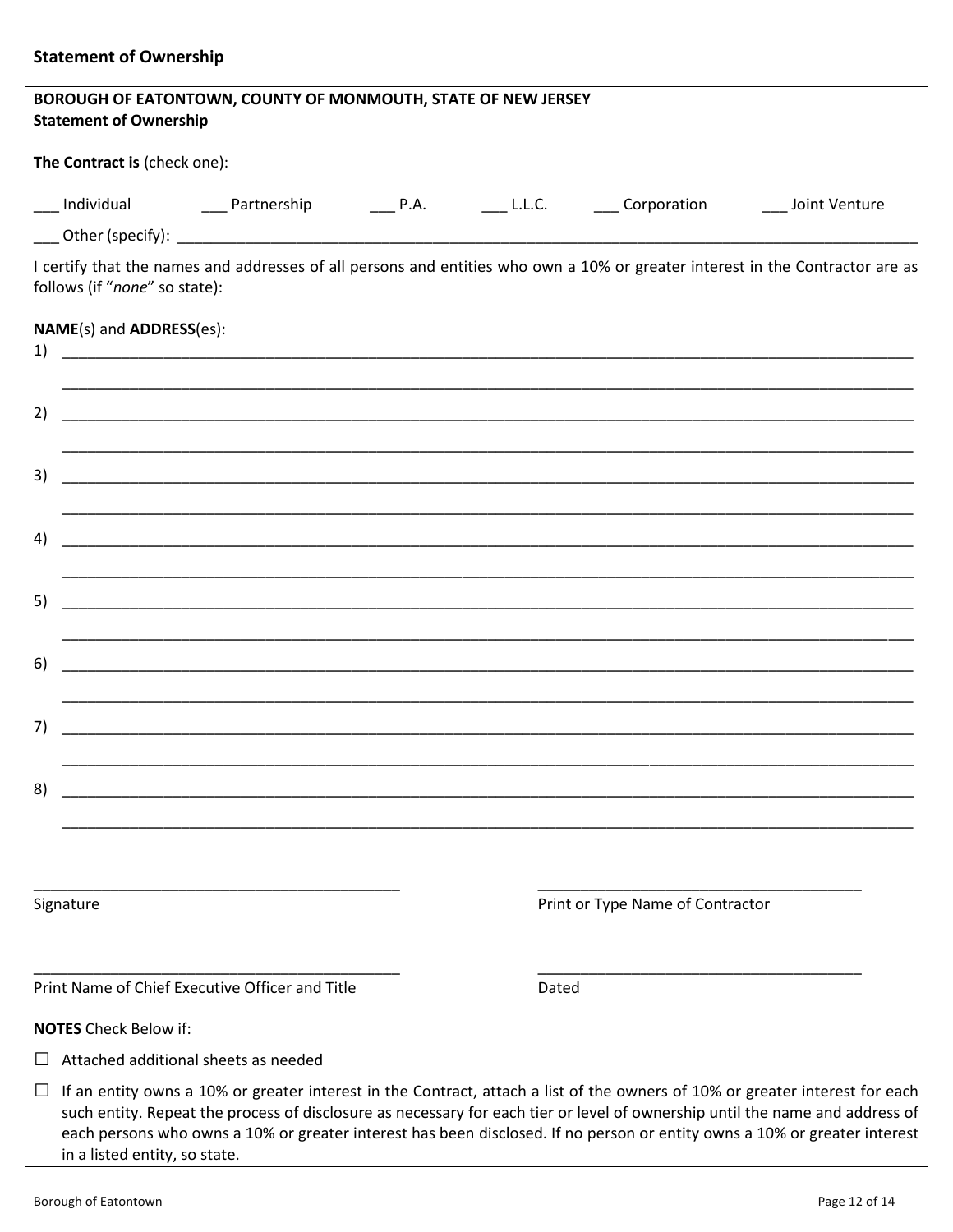# **BOROUGH OF EATONTOWN, COUNTY OF MONMOUTH, STATE OF NEW JERSEY Mandatory Equal Employment Opportunity Language - N.J.S.A. 10:5-31 et. seq., N.J.A.C. 17:21-11 GOODS, PROFESSIONAL SERVICES AND GENERAL SERVICE CONTRACTS**

During the performance of this contract, the contract agrees as follows:

- The contractor or subcontractor, where applicable, will not discriminate against an employee or applicant for employment because of age, race, creed, color, national origin, ancestry, marital status, affectional or sexual orientation, gender identity or expression, disability, nationality or sex. Except with respect to affectional or sexual orientation, the contractor will ensure that equal employment opportunity is afforded to such applicants are recruitment and employment, and that employees are treated during employment, without regard to their age, race, creed, color, national origin, ancestry, marital status, affectional or sexual orientation, gender identity or expression, disability, nationality or sex. Such equal employment opportunity shall include, but not limited to the following: employment, upgrading, demotion, or transfer; recruitment or recruitment advertising; layoff or termination; rates of pay or other forms of compensation; and selection for training, including apprenticeship. The contractor agrees to post in conspicuous places, available to employees and applicants for employment, notices to be provided by the Public Agency Compliance Officer setting forth provisions of this nondiscrimination clause.
- The contractor or subcontractor, where applicable will, in all solicitations or advertisements for employees placed by or on behalf of the contractor, state that all qualified applicants will receive consideration for employment without regard to age, race, creed, color, national origin, ancestry, marital status, affectional or sexual orientation, gender identity or expression, disability, nationality or sex.
- The contractor or subcontractor will send to each labor union, with which it has a collective bargaining agreement, a notice to be provided by the agency contracting officer advising the labor union of the contractor's commitments under this chapter and shall post copies of the notice in conspicuous places available to employees and applicants for employment.
- The contractor or subcontractor where applicable, agrees to comply with any regulations promulgated by the Treasurer pursuant to N.J.S.A. 10:5-31 et seq. as amended and supplemented from time to time and the Americans with Disabilities Act.
- The contractor or subcontractor agrees to make good faith efforts to meet targeted county employment goals established in accordance with N.J.A.C. 17:27-5.2.
- The contractor or subcontractor agrees to inform in writing its appropriate recruitment agencies including, but not limited to, employment agencies, placement bureaus, colleges, universities, and labor unions, that it does not discriminate on the basis of age, race, creed, color, national origin, ancestry, marital status, affectional or sexual orientation, gender identity or expression, disability, nationality or sex, and that it will discontinue the use of any recruitment agency which engages in direct or indirect discriminatory practices.
- The contractor or subcontractor agrees to revise any of its testing procedures, if necessary, to assure that all personnel testing conforms with the principals of job-related testing, as established by the statutes and court decisions of the State of New Jersey and as established by applicable Federal law and applicable Federal court decisions.
- In conforming with the target employment goals, the contractor or subcontractor agrees to review all procedures relating to transfer, upgrading, downgrading and layoff to ensure that all such actions are taken without regard to age, race, creed, color, national origin, ancestry, marital status, affectional or sexual orientation, gender identity or expression, disability, nationality or sex, consistent with the statutes and court decisions of the State of New Jersey, and applicable Federal law and applicable Federal court decisions.

**The contractor shall submit to the public agency, after notification of award but prior to execution of goods and services contract, one of the following three documents:**

- □ **Letter of Federal Affirmative Action Plan Approval**
- □ **Certificate of Employee Information Report**
- □ **Employee Information Report Form AA302** (electronically provided by the Division and distributed to the public agency through the Division's website at: **[www.state.nj.us/treasury/contract\\_compliance](http://www.state.nj.us/treasury/contract_compliance) )**
- The contractor and its subcontractor shall furnish such reports or other documents to the Division of Public contracts Equal Employment Opportunity Compliance as may be requested by the office from time to time in order to carry out the purposes of these regulations, and public agencies shall furnish such information as may be requested by the Division of Public Contracts Equal Employment Opportunity Compliance for conducting a compliance investigation pursuant to Subchapter 10 of the Administrative Code at N.J.A.C. 17:27.

**\_\_\_\_\_\_\_\_\_\_\_\_\_\_\_\_\_\_\_\_\_\_\_\_\_\_\_\_\_\_\_\_\_\_\_\_\_\_\_\_\_\_\_\_\_\_ \_\_\_\_\_\_\_\_\_\_\_\_\_\_\_\_\_\_\_\_\_\_\_\_\_\_\_\_\_\_\_\_\_\_\_\_\_\_\_\_\_\_\_\_ \_\_\_\_\_\_\_\_\_\_\_\_\_**

#### **Signature Print or Type Name and Title Date** Date Date

- For goods, professional service and general service contracts, a letter of federal affirmative action plan approval, certificate of employee information report or an employee information report form (AA302) must be submitted at the time of Award. If the vendor/contractor does not submit one of these three (3) documents within the required time period, the Owner may extend the time period to the fourteenth calendar day.
- If by the fourteenth calendar day the Contractor does not submit the Affirmative Action Document, the Owner must declare the vendor/contractor as being non-responsive and award the contract to the next lowest responsible bidder.

**IMPORTANT**: *This form must be completed by the Bidder*